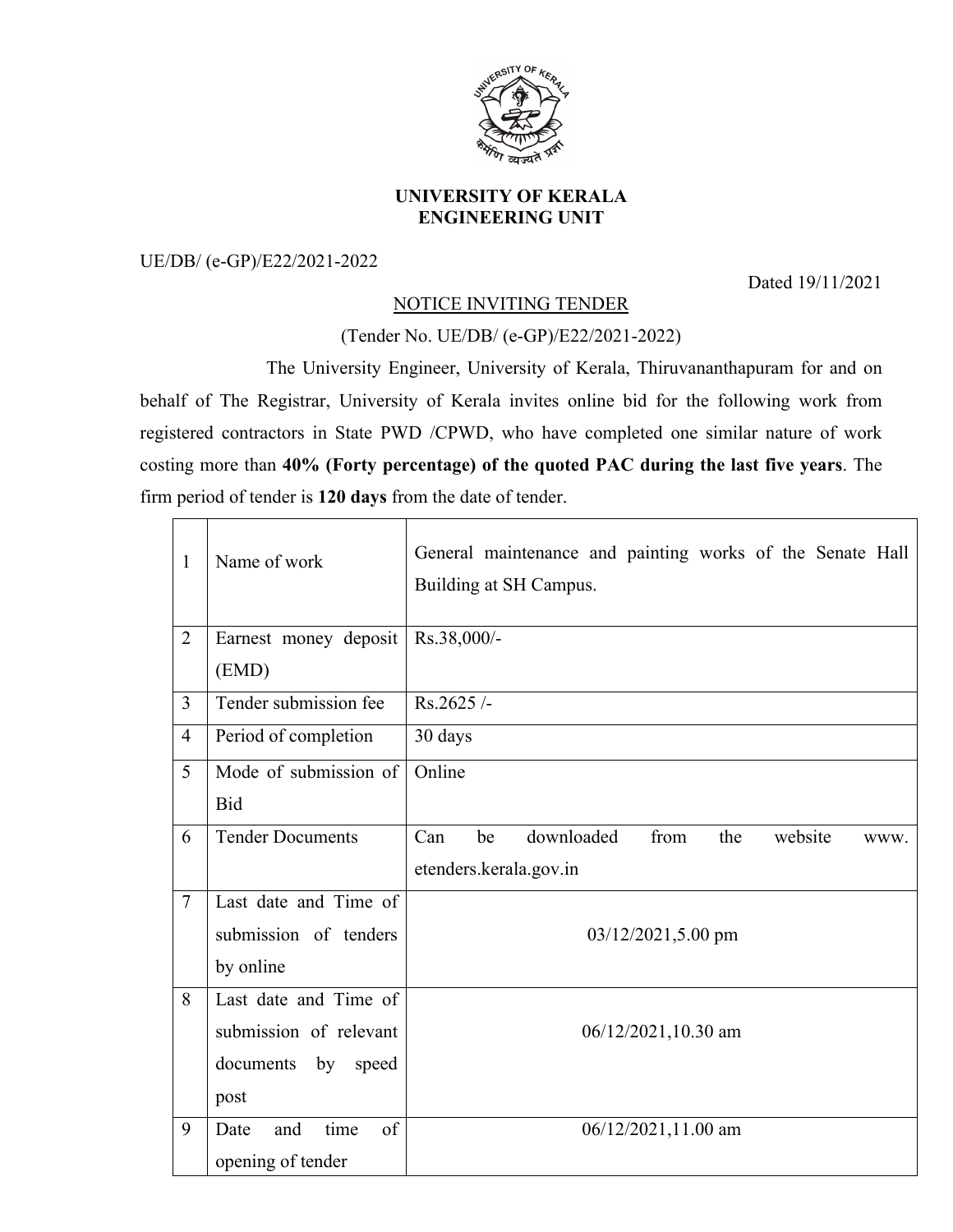| Tender PAC(Excluding | Rs 25, 27, 936/- |
|----------------------|------------------|
|                      |                  |
| GST)                 |                  |
|                      |                  |
| Class of contractor  | C and above      |
|                      |                  |
|                      |                  |
|                      |                  |

General tender documents and tender schedule can be downloaded in A<sub>4</sub> plain size paper free of cost from the website www.etenders.kerala.gov.in. **Duly filled up and signed tender schedule along with relevant documents should also be sent to the Registrar, University of Kerala Palayam Thiruvananthapuram, Pin-695034**, by speed post so as to reach before the date and time specified. The cover containing the documents should superscribe the name of work, tender number, and last date of submission of tender.

Documents to be submitted along with bid through online/ speed post.

| S <sub>I.No</sub> | <b>Through online</b>            | Through speed post                  |
|-------------------|----------------------------------|-------------------------------------|
|                   | Scanned copy of valid            | Copy of valid registration          |
| 1                 | registration, G.S.T certificate, | certificate, G.S.T certificate, PAN |
|                   | PAN certificate                  | attested by a gazetted officer      |
| 2                 | Scanned copy of experience       | Copy of experience certificate      |
|                   | certificate                      | attested by a gazetted officer      |
| 3                 | Scanned copy of duly filled e-   | Duly filled e-payment requisition.  |
|                   | payment form                     |                                     |
| 4                 | Form of tender                   | Copy of Form of tender duly         |
|                   |                                  | signed by the contractor            |
| 5                 | Form 83                          | Copy of Form 83 duly signed by      |
|                   |                                  | the contractor                      |
| 6                 | e-Tender conditions              | Copy of e-Tender conditions duly    |
|                   |                                  | signed by the contractor            |

The bids shall be opened at the date and time specified. Further details can be had from the office on the undersigned on all working days during working hours. The bidders are advised to submit their bid well in advance to avoid any kind of network issues. If relevant documents through speed post are not submitted with in time, the tenders will not be considered. The selected contractors have to produce tax invoice at the time of presenting the bill.

The undersigned reserves the right to reject any or all the tenders without assigning any reason whatsoever.